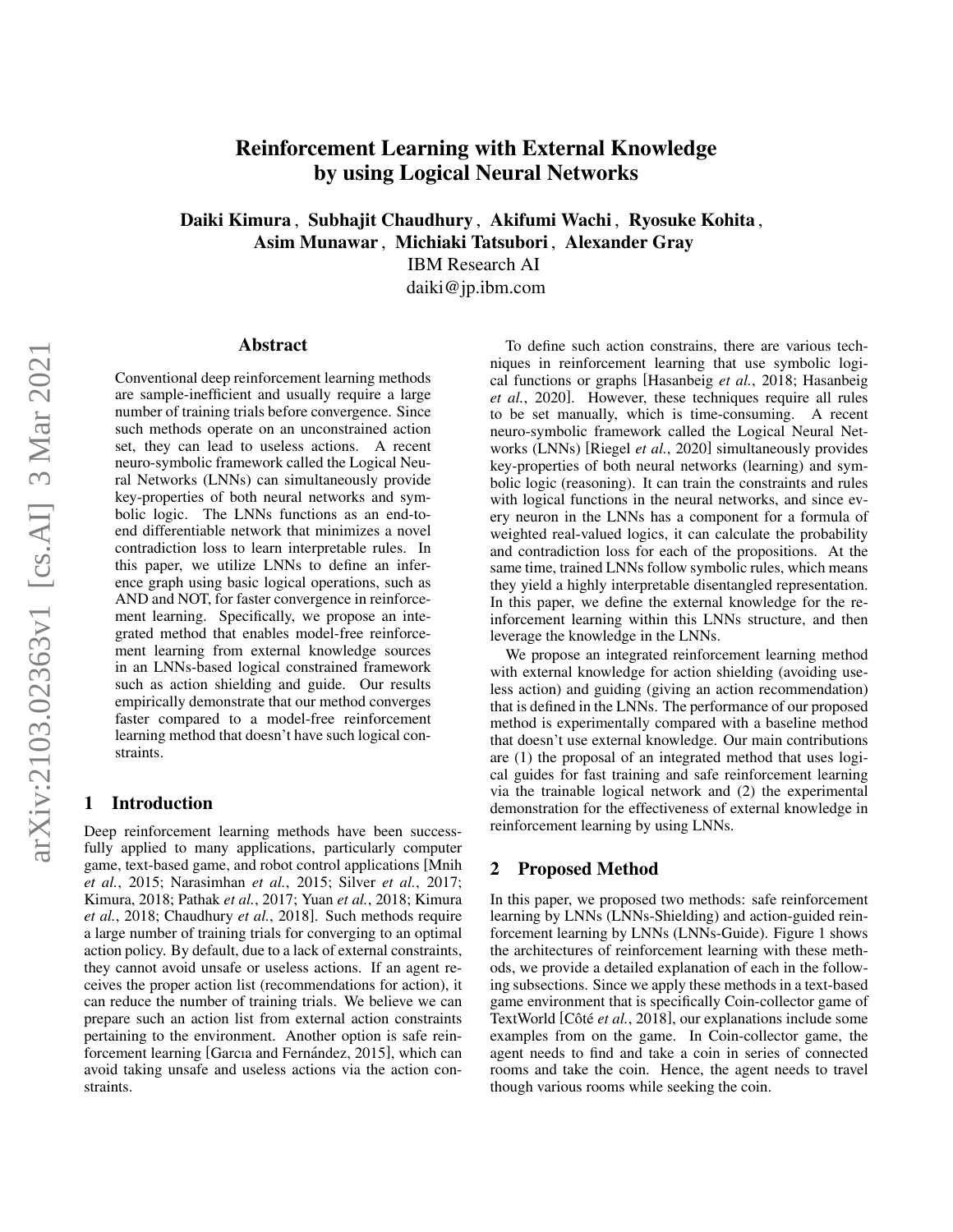<span id="page-1-0"></span>

i. Reinforcement learning with LNNs-Shielding



ii. Reinforcement learning with LNNs-Guide

Figure 1: Architecture of reinforcement learning with proposed methods.

#### 2.1 LNNs-Shielding

LNNs-Shielding avoids unsafe or useless actions that are defined by logical conditions in the LNNs for reinforcement learning. For example, the agent had better not to take the action of "go to west room", if it has already visited the west room. Action shielding needs to be represented in logical operations, hence the logical function for this example is "visited west room" ∧ "found west room" ⇒ ¬ "go to west room" (∧: AND operator, ⇒: IMPLY operator, ¬: NOT operator). This shielding means that even if the agent has found the west room, it will not go to the west room if the west room has already been visited. In the LNNs, the agent first checks the current state values, then if it has already visited the west room, the agent set a true value for proposition of "visited west room", that means "visited west room" = *true*. If the agent find exit for the west room, it also set a true value for "found west room". Then the LNNs have a logical function for this proposition, which is "found west room"  $\Rightarrow$  "go to west room".

At same time, the agent inputs current state values to RL method to obtain the action. If the RL method outputs "go to west room" as a selected action, the agent set a *true* value for a proposition of "go to west room" action in LNNs. If the agent visited and found the west room ("visited west room" = "found west room" = *true*) and RL method outputs the "go to west room" as a selected action, the "go to west room" proposition will observe a contradiction in the proposition. Because the proposition was set *true* value from RL method by the selected action candidate, it was also set *false* from logical function ("found west room" ⇒ "go to west room"). We assume such action restrictions will help lead to faster convergence in reinforcement learning.

Let  $\phi(s_t)$  be a logical propositional state input for current state  $s_t$  from a semantic parser algorithm. We can obtain these logical state values from raw text descriptions via the semantic parser such that the statement "found west room" is *true* when the state description has "There is an unguarded exit to the west."<sup>[1](#page-1-1)</sup>. Let  $\langle lower_{n_i,s_t},upper_{n_i,s_t}\rangle = LNN(n_i|\phi(s_t))$ be *lower* and *upper* bound values from the LNNs for a node  $n_i$  and input  $\phi(s_t)$ . All neurons in the LNNs return pairs of values in the range [0, 1] representing *lower* and *upper* bounds on the truth values of their corresponding subformulae and propositions [\[Riegel](#page-3-11) *et al.*, 2020]. These values are updated using an inference function from given propositional inputs. Note that the weight and bias values in the connections are updated during the back-propagation operations. Normally, the *upper* bound is higher than the *lower* bound. However, if a neuron is observed to be contradicting the logical rules, the *lower* bound will be higher than the *upper* bound. Therefore, the contradiction value  $crd(a_t, s_t)$  for the node  $n_i$  is defined as

$$
ctrd(a_t, s_t) = \sum_{n_j \in \text{to}(a_t)} \max(0, lower_{n_j, s_t} - upper_{n_j, s_t}),
$$
\n(1)

where  $a_t$  represents a node for an action value at t time step from the model-free reinforcement learning method, and  $\text{to}(a_t)$  is all nodes connected to node  $a_t$ .

In reinforcement learning, the agent calculates this contradiction value from a given action  $a_t$  and state  $s_t$  from the model-free LSTM-DQN++ [Yuan *et al.*[, 2018\]](#page-3-5) reinforcement learning method. The proposed LNNs-Shielding distinguishes whether the given action is *safe* (useful) or *unsafe* (useless) from the inference result in the LNNs. The action  $a_t$  will be discriminated as a *safe* action if the contradiction value  $crd(a_t, s_t)$  is  $\alpha$  or higher. The action  $a_t$  will be discriminated as an *unsafe* action if the condition value is less than  $\alpha$ . When the action  $a_t$  is a *safe* action, the agent executes action  $a_t$ . Alternatively, when it is an *unsafe* action, the LNNs-Shielding returns the action  $a_t$  to the reinforcement learning module, and the module then calculates the next candidate for proper action. Note that the contradiction value of this next candidate will also be checked by the LNNs-Shielding. The action policy training from the reward signal is then performed by the reinforcement learning method.

#### 2.2 LNNs-Guide

LNNs-Guide recommends the suitable actions that are defined by the logical functions in LNNs for reinforcement learning. For example, if the LNNs are trained similar rules to those in the previous LNNs-Shielding example, the LNNs-Guide can give a negative recommendation (similar to the

<span id="page-1-1"></span><sup>&</sup>lt;sup>1</sup>The semantic parser is not our focus in this paper.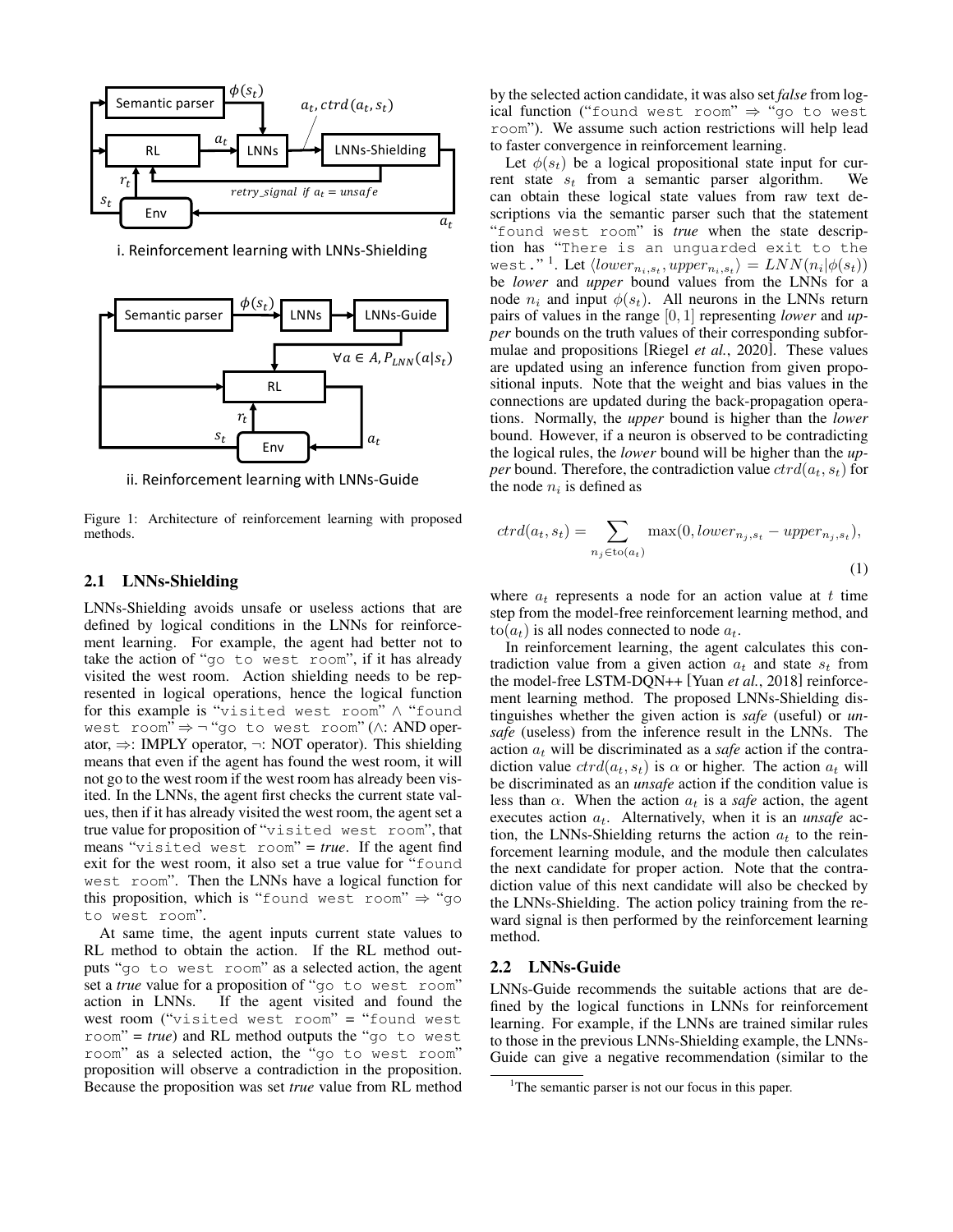shielding) for the visited room. At the same time, the LNNs-Guide can recommend taking a "go to west room" action when the agent has found the west room, which is a positive recommendation. For this example, we implement this rule on various logical operations such as "found west room" ⇒ "go to west room". LNNs-Guide, therefore, can additionally give positive recommendations compared to LNNs-Shielding. We assume such an action recommendation will help lead to faster convergence in reinforcement learning, and it is more effective than the LNNs-Shielding since it also has the positive recommendation function.

Let  $\phi(s_t)$ , lower<sub>ni,st</sub>, upper<sub>ni,st</sub>, ctrd $(a_t, s_t)$  be the same as the definitions in the LNNs-Shielding method. The LNNs-Guide provides probabilities for recommendation of the action for each state input. The probability is calculated by

$$
P_{LNN}(a|s_t) = \frac{e^{v(a,s_t)}}{\sum_{a_j \in A} e^{v(a_j,s_t)}},\tag{2}
$$

$$
v(a, s_t) = \frac{lower_{a,s_t} + upper_{a,s_t}}{2} - ctrd(a, s_t), \quad (3)
$$

where  $a$  is a targeted action for calculating the probability, and A is all actions. Value  $v(a, s_t)$  represents the level of truth values for the propositions while discounting the contradiction value.

In reinforcement learning, the policy follows the probabilities calculated with the epsilon greedy algorithm in LSTM-DQN++ [Yuan *et al.*[, 2018\]](#page-3-5). In this work, we select the action  $a_t$  by

$$
a_{t} = \begin{cases} \operatorname{argmax}_{a \in A} P_{LNN}(a|s_{t}) Q(s_{t}, a) & \text{: } \zeta \ge \epsilon \\ \operatorname{random}_{a \in A} P_{LNN}(a|s_{t}) & \text{: otherwise} \end{cases},
$$
\n(4)

where  $\zeta$  is the current random value for epsilon greedy, and random<sub>a∈A</sub>P takes an action in accordance with probabilities P. In this equation, an action is selected on the basis of q-value and action probabilities from LNNs-Guide. Training steps by the reward signal are performed in the same way as in the reinforcement learning method.

## 3 Evaluation

### 3.1 Experiments

We evaluated the performance of the proposed method through experiments conducted in the TextWorld environ-ment [Côté et al.[, 2018\]](#page-3-12). Our target was the Coin-collector game. We built LNNs that has useful knowledge based on external data. We fit the prepared data to the following rules and then trained the LNNs.

- ¬ "visited all connected rooms" ∧ "no coin in east room" ⇒ ¬ "go east"
- "found east room" ⇒ "go east"
- ¬ "visited all connected rooms" ∧ "no coin in west room" ⇒ ¬ "go west"
- "found west room" ⇒ "go west"

<span id="page-2-0"></span>

Figure 2: Reward [0-1] curves for proposed and baseline methods with moving average  $(N = 5)$ . Shaded area represents the standard deviation value.

- ¬ "visited all connected rooms" ∧ "no coin in south room" ⇒ ¬ "go south"
- "found south room" ⇒ "go south"
- ¬ "visited all connected rooms" ∧ "no coin in north room"  $\Rightarrow$  -"go north"
- "found north room" ⇒ "go north"
- "found coin in the room" ⇒ "take coin"

The reason we have  $\neg$  "visited all connected rooms" as a rule is that the agent might have any preferred action at the dead-end of a path. The agent can go back to the visited room with this proposition when it is at the dead-end. We prepared the LSTM-DQN++ [Yuan *et al.*[, 2018\]](#page-3-5) method as a baseline method and tested it along with the proposed methods (LNNs-Shielding, LNNs-Guide). We set  $\alpha = 1$  for LNNs-Shielding.

#### 3.2 Results

Figure [2](#page-2-0) shows the reward curves from the proposed and baseline methods. The LNNs-Shielding avoided previously visited rooms thanks to the rules in LNNs, such as "visited all connected rooms" ∧ "no coin in east room"  $\Rightarrow$  - "go east", so it had a better learning convergence than the baseline method. The LNNs-Guide converged the training extremely fast thanks to the effect of the positive recommendation, such as "found east room"  $\Rightarrow$  "go east". The reason LNNs-Shielding was weaker than LNNs-Guide is that, while LNNs-Shielding only prohibited an action when the given action had a high contradiction value, the LNNs-Guide provided action recommendations at every time step. This result is in line with our expectation and leads us to conclude that LNNs-Guide is the superior method for utilizing external knowledge. However, we also feel that LNNs-Guide may produce weaker results due to incorrect or fuzzy rules in the LNNs. To alleviate such concerns, we believe the interpretability of the rules in LNNs, which is the key benefit of LNNs, would be helpful to confirm the correctness of the trained rules.